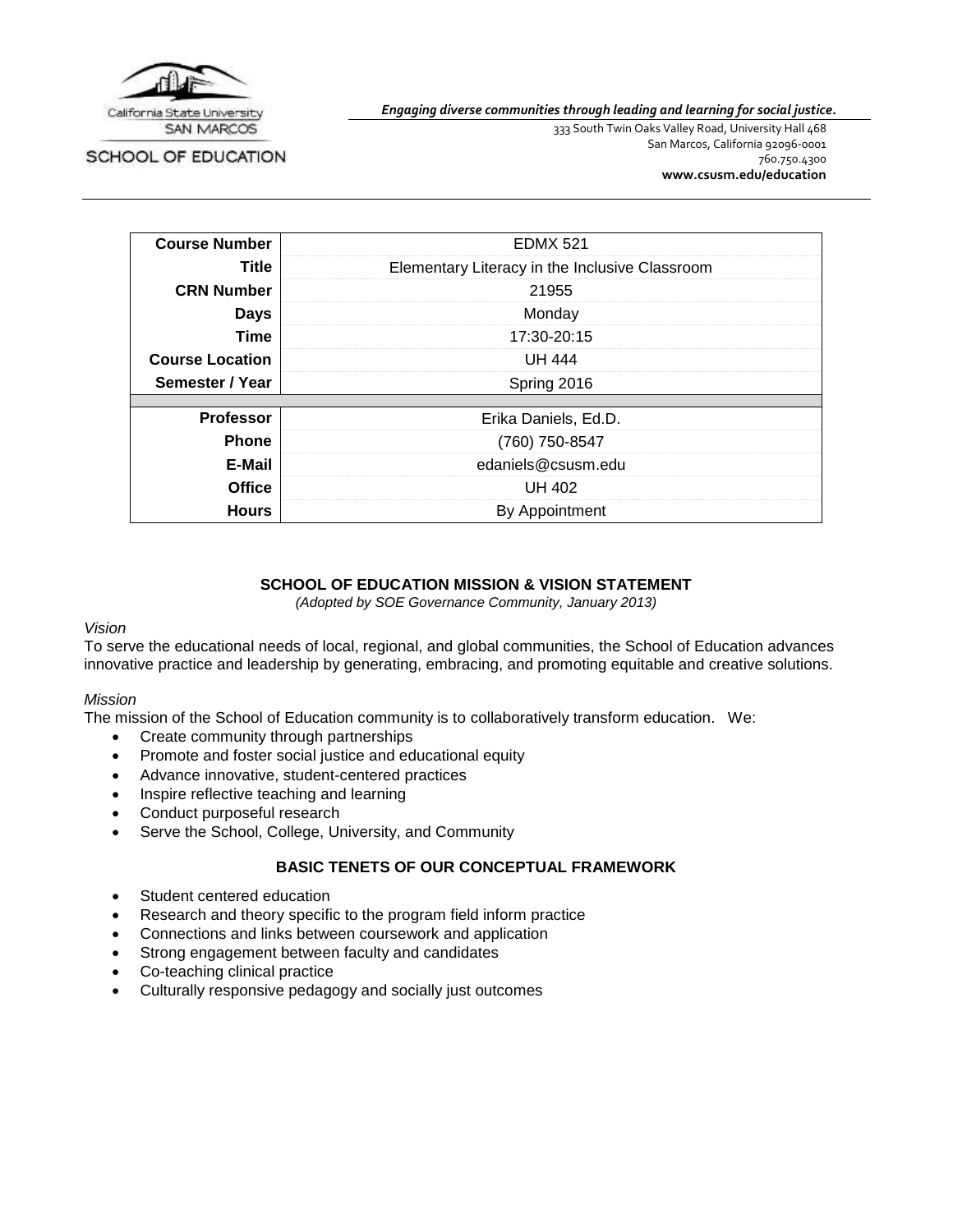# **TABLE OF CONTENTS**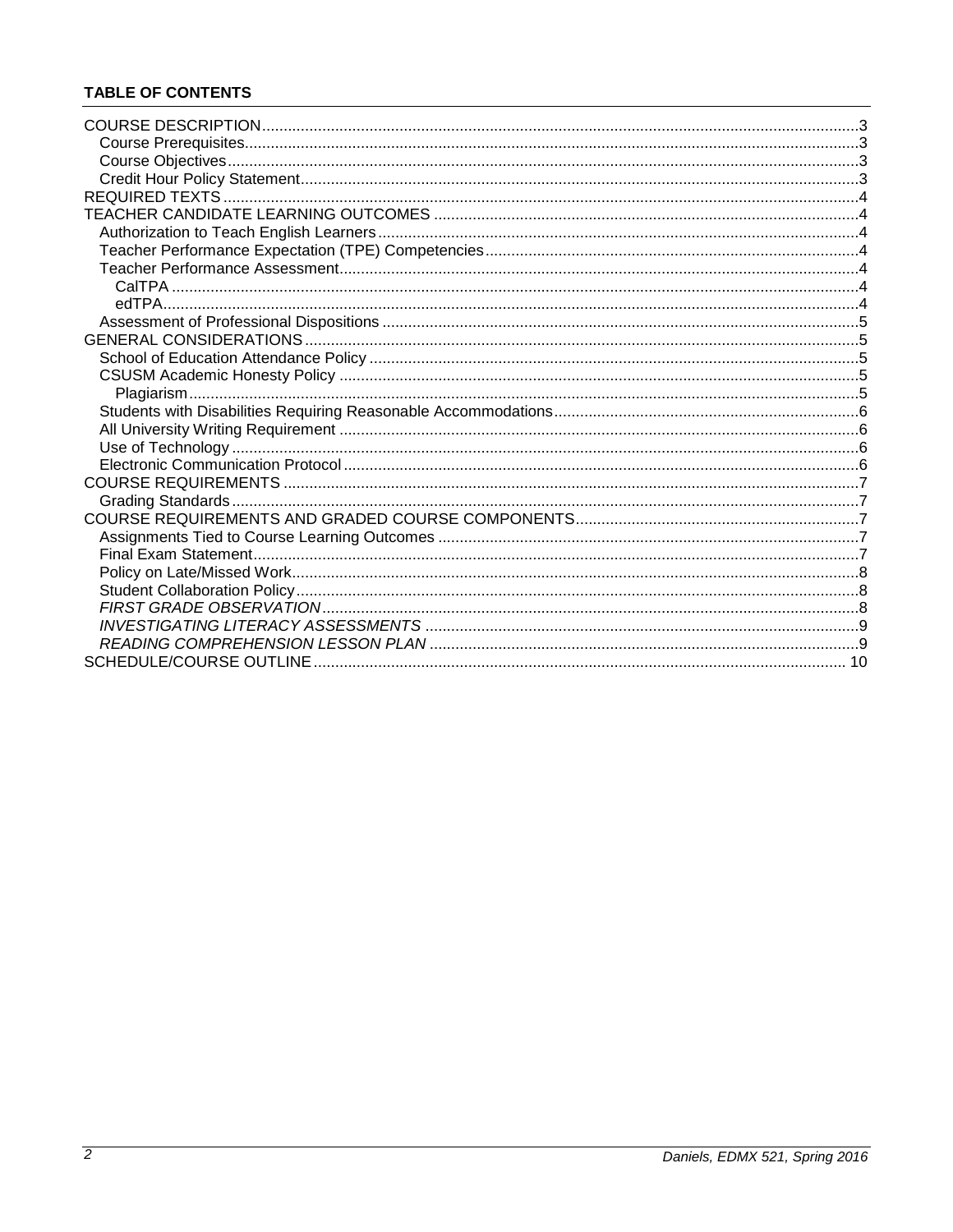# **COURSE DESCRIPTION**

<span id="page-2-0"></span>The primary aim of this course is for students to develop an understanding of the theory, methodology, and assessment of English-Language Arts and second language learning in integrated and inclusive elementary and middle school classrooms.

# <span id="page-2-1"></span>**Course Prerequisites**

Admission to the SOE Education Specialist credential program

# <span id="page-2-2"></span>**Course Objectives**

KNOWLEDGE - Teacher candidates will:

- Gain an understanding of how a first and second language is acquired.
- Gain an understanding of the reading process and its relationship to thought, language and learning and the knowledge of reading content including: word analysis, fluency, vocabulary- academic language- and background knowledge, reading comprehension, literary response and analysis.
- Gain understanding of how to learn to read and write in first and second languages.
- Become familiar with how to deliver a comprehensive program of systematic, explicit instruction in reading, writing, listening, and speaking aligned to the California Common Core State Standards.
- Become familiar with multiple monitoring measures within the three basic types of assessments to determine students' progress towards state adopted content standards.
- Become familiar with differentiated reading instruction and interventions to meet the needs of the full range of learners (including struggling readers, students with special needs, English learners, speakers of non-standard English, and advanced learners) who have varied reading levels and language backgrounds.

# SKILLS - Teacher candidates will:

- Become sensitive observers of children's language using behaviors.
- Demonstrate knowledge and ability to utilize multiple monitoring measures within the three basic types of assessments to determine students' progress towards state adopted content standards: entry level assessment for instructional planning, monitoring student progress, post test or summative assessment.
- Be able to analyze and interpret results [of children's reading and writing behaviors] to plan effective and differentiated instruction and interventions.
- Demonstrate knowledge of components of effective instructional delivery in reading, writing and listening and speaking.
- Develop the ability to select appropriate materials and instructional strategies to meet the individual needs of students and use State Board of Education (SBE)-adopted core instructional materials for both instruction and intervention.
- Develop the ability to differentiate literacy instruction in order to provide Universal Access.
- Learn how to organize the classroom for teaching reading and writing to the full range of learners (including struggling readers, students with special needs, English learners, speakers of non-standard English, and advanced learners) who have varied reading levels and language backgrounds

# ATTITUDES AND VALUES – Teacher candidates will:

- Develop an appreciation for the natural language abilities children possess for processing and producing print.
- To appreciate the need and value of integrating reading writing into all curricular areas
- Affirm the importance of a rich environment for an effective language arts program.
- Develop a sensitivity to and appreciation for culturally and linguistically diverse learners.
- Develop a sensitivity to and appreciation for the importance of reading and writing for students' own personal and professional growth.
- Develop a respect for each student, his/her abilities and background and the student's right to instruction that meets his/her individual needs.

# <span id="page-2-3"></span>**Credit Hour Policy Statement**

Per the University Credit Hour Policy: Students are expected to spend a minimum of two hours outside of the classroom each week for each unit of credit engaged in learning. For this course with three weekly hours of instruction, you should plan on spending an additional six hours engaged in study, review, and planning.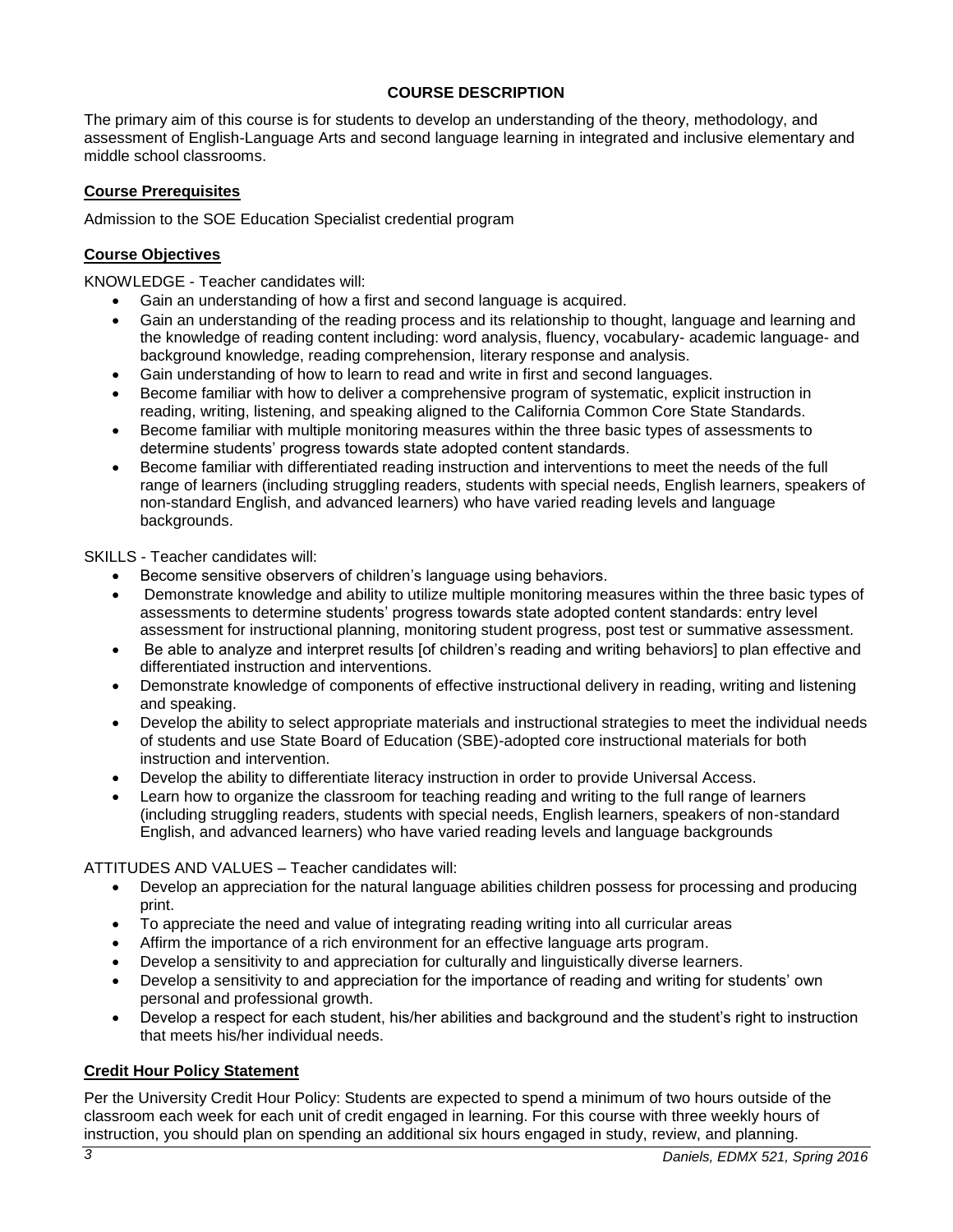#### **REQUIRED TEXTS**

<span id="page-3-0"></span>Cooper, J. D., Kiger, N., & Robinson, M. (2014). *Literacy: Helping Students Construct Meaning, 9th Edition.* Upper Saddle River, NJ: Prentice Hall. ISBN: 978-1-111-35392-6.

*\*Note: This text must be either purchased or rented from the university bookstore, an online retailer, or the publisher. To save money or to spread out the cost, chapters can be purchased one at a time and/or the e-book can be rented from the publisher.*

#### **TEACHER CANDIDATE LEARNING OUTCOMES**

#### <span id="page-3-2"></span><span id="page-3-1"></span>**Authorization to Teach English Learners**

This credential program has been specifically designed to prepare teachers for the diversity of languages often encountered in California public school classrooms. The authorization to teach English learners is met through the infusion of content and experiences within the credential program, as well as additional coursework. Candidates successfully completing this program receive a credential with authorization to teach English learners. *(Approved by CCTC in SB 2042 Program Standards, August 02)*

#### <span id="page-3-3"></span>**Teacher Performance Expectation (TPE) Competencies**

The course objectives, assignments, and assessments have been aligned with the CTC standards for the Special Education Credential. This course is designed to help teachers seeking a California teaching credential to develop the skills, knowledge, and attitudes necessary to assist schools and district in implementing effective programs for all students. The successful candidate will be able to merge theory and practice in order to realize a comprehensive and extensive educational program for all students. You will be required to formally address the following TPEs in this course:

TPE 1A—Subject Specific Pedagogical Skills for Multiple Subject Teaching Assignments (Reading-Language Arts)

#### <span id="page-3-4"></span>**Teacher Performance Assessment**

Beginning July 1, 2008 all California credential candidates must successfully complete a state-approved Teacher Performance Assessment (TPA), as part of the credential program of preparation. During the 2015-16 academic year the CSUSM credential programs will use either the CalTPA (California Teacher Performance Assessment) or the edTPA (Educative Teacher Performance Assessment).

<span id="page-3-5"></span>Check with your program coordinator to determine which assessment is used for your credential program.

# **CalTPA**

To assist with your successful completion of the CalTPA, a series of informational seminars are offered over the course of the program. TPA related questions and logistical concerns are to be addressed during the seminars. Your attendance to TPA seminars will greatly contribute to your success on the assessment. The CalTPA Candidate Handbook, TPA seminar schedule, and other TPA support materials may be found on the SOE website:

<http://www.csusm.edu/education/CalTPA/ProgramMaterialsTPA.html>

#### <span id="page-3-6"></span>**edTPA**

Beginning in fall 2015, for newly entering initial candidates, the CSUSM assessment system is the edTPA. To assist with your successful completion of the edTPA, a capstone class is part of your curriculum. In this class edTPA related questions and logistical concerns are addressed. Additional support materials are available on the edTPA website: [http://www.edtpa.com/PageView.aspx?f=GEN\\_Candidates.html](http://www.edtpa.com/PageView.aspx?f=GEN_Candidates.html)

Additionally, to support your success in your credential program and with TPA, SOE classes use common pedagogical language, lesson plans (lesson designs), and unit plans (unit designs).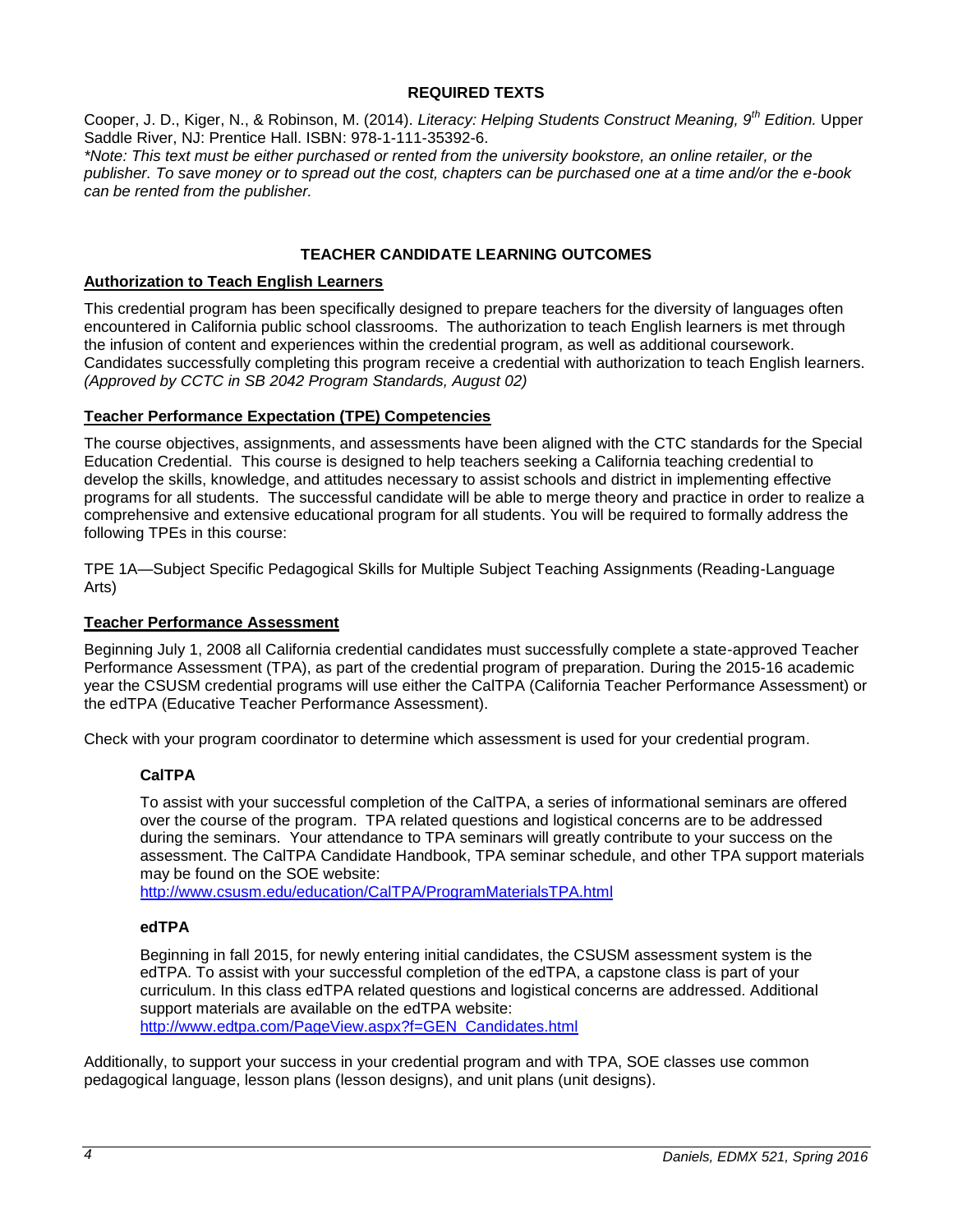## <span id="page-4-0"></span>**Assessment of Professional Dispositions**

Assessing a candidate's dispositions within a professional preparation program is recognition that teaching and working with learners of all ages requires not only specific content knowledge and pedagogical skills, but positive attitudes about multiple dimensions of the profession. The School of Education has identified six dispositions – social justice and equity, collaboration, critical thinking, professional ethics, reflective teaching and learning, and life-long learning—and developed an assessment rubric. For each dispositional element, there are three levels of performance - *unacceptable*, *initial target*, and *advanced target*. The description and rubric for the three levels of performance offer measurable behaviors and examples.

The assessment is designed to provide candidates with ongoing feedback for their growth in professional dispositions and includes a self-assessment by the candidate. The dispositions and rubric are presented, explained and assessed in one or more designated courses in each program as well as in clinical practice. Based upon assessment feedback candidates will compose a reflection that becomes part of the candidate's Teaching Performance Expectation portfolio. Candidates are expected to meet the level of *initial target* during the program.

# **GENERAL CONSIDERATIONS**

# <span id="page-4-2"></span><span id="page-4-1"></span>**School of Education Attendance Policy**

Due to the dynamic and interactive nature of courses in the School of Education, all candidates are expected to attend all classes and participate actively. At a minimum, candidates must attend more than 80% of class time, or s/he may not receive a passing grade for the course at the discretion of the instructor. Individual instructors may adopt more stringent attendance requirements. Should the candidate have extenuating circumstances, s/he should contact the instructor as soon as possible. *(Adopted by the COE Governance Community, December, 1997).*

**For this course, students missing one and one/half or two days will see their grades reduced by one full grade. Students missing two and one/half or three days will see their grades reduced by two full grades. Leaving early or arriving late by more than 15 minutes constitutes an absence. Illness and emergencies are considered on a case-by-case basis, and notification of an absence does not constitute an excuse.**

# <span id="page-4-3"></span>**CSUSM Academic Honesty Policy**

Students will be expected to adhere to standards of academic honesty and integrity, as outlined in the Student Academic Honesty Policy. All assignments must be original work, clear and error-free. All ideas/material that are borrowed from other sources must have appropriate references to the original sources. Any quoted material should give credit to the source and be punctuated accordingly.

Academic Honesty and Integrity: Students are responsible for honest completion and representation of their work. Your course catalog details the ethical standards and penalties for infractions. There will be zero tolerance for infractions. If you believe there has been an infraction by someone in the class, please bring it to the instructor's attention. The instructor reserves the right to discipline any student for academic dishonesty, in accordance with the general rules and regulations of the university. Disciplinary action may include the lowering of grades and/or the assignment of a failing grade for an exam, assignment, or the class as a whole.

Incidents of Academic Dishonesty will be reported to the Dean of Students. Sanctions at the University level may include suspension or expulsion from the University.

<span id="page-4-4"></span>Refer to the full Academic Honesty Policy at: [http://www.csusm.edu/policies/active/documents/Academic\\_Honesty\\_Policy.html](http://www.csusm.edu/policies/active/documents/Academic_Honesty_Policy.html)

#### **Plagiarism**

As an educator, it is expected that each candidate will do his/her own work, and contribute equally to group projects and processes. Plagiarism or cheating is unacceptable under any circumstances. If you are in doubt about whether your work is paraphrased or plagiarized see the Plagiarism Prevention for Students website [http://library.csusm.edu/plagiarism/index.html.](http://library.csusm.edu/plagiarism/index.html) If there are questions about academic honesty, please consult the University catalog.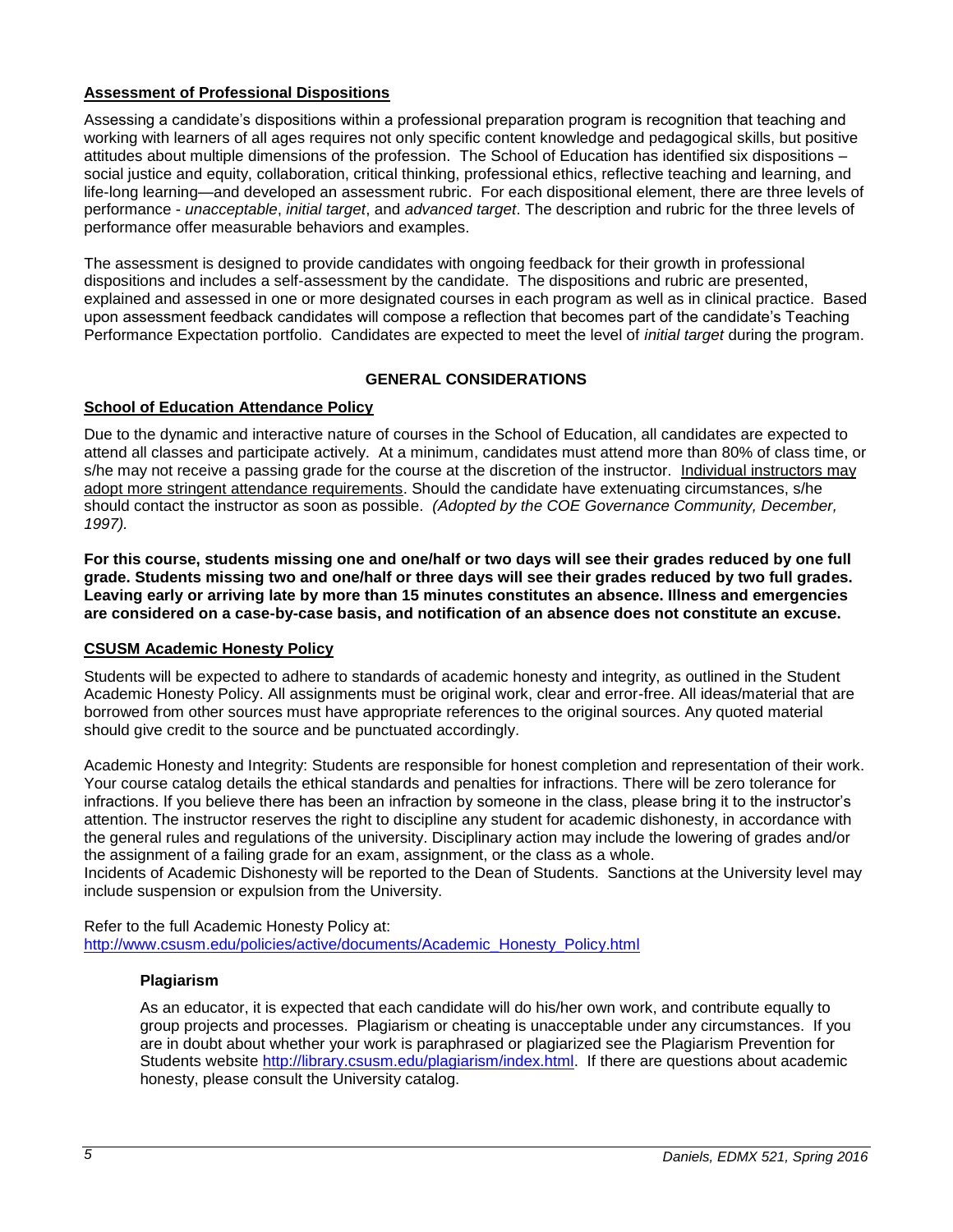# <span id="page-5-0"></span>**Students with Disabilities Requiring Reasonable Accommodations**

Students with disabilities who require reasonable accommodations must be approved for services by providing appropriate and recent documentation to the Office of Disabled Student Services (DSS). This office is located in Craven Hall 4300, and can be contacted by phone at (760) 750-4905, or TTY (760) 750-4909. Students authorized by DSS to receive reasonable accommodations should meet with their instructor during office hours or, in order to ensure confidentiality, in a more private setting.

# <span id="page-5-1"></span>**All University Writing Requirement**

Every course at the university must have a writing requirement of at least 2500 words. The requirement is met in this class through the signature assignments as described below.

## <span id="page-5-2"></span>**Use of Technology**

Candidates are expected to demonstrate competency in the use of various forms of technology (i.e. word processing, electronic mail, Moodle, use of the Internet, and/or multimedia presentations). Specific requirements for course assignments with regard to technology are at the discretion of the instructor. Keep a digital copy of all assignments for use in your teaching portfolio. All assignments will be submitted online, and some will be submitted in hard copy as well. Details will be given in class.

#### <span id="page-5-3"></span>**Electronic Communication Protocol**

Electronic correspondence is a part of your professional interactions. If you need to contact the instructor, e-mail is often the easiest way to do so. It is my intention to respond to all received e-mails in a timely manner. Please be reminded that e-mail and on-line discussions are a very specific form of communication, with their own nuances and etiquette. For instance, electronic messages sent in all upper case (or lower case) letters, major typos, or slang, often communicate more than the sender originally intended. With that said, please be mindful of all e-mail and on-line discussion messages you send to your colleagues, to faculty members in the School of Education, or to persons within the greater educational community. All electronic messages should be crafted with professionalism and care.

Things to consider:

- Would I say in person what this electronic message specifically says?
- How could this message be misconstrued?
- Does this message represent my highest self?
- Am I sending this electronic message to avoid a face-to-face conversation?

In addition, if there is ever a concern with an electronic message sent to you, please talk with the author in person in order to correct any confusion.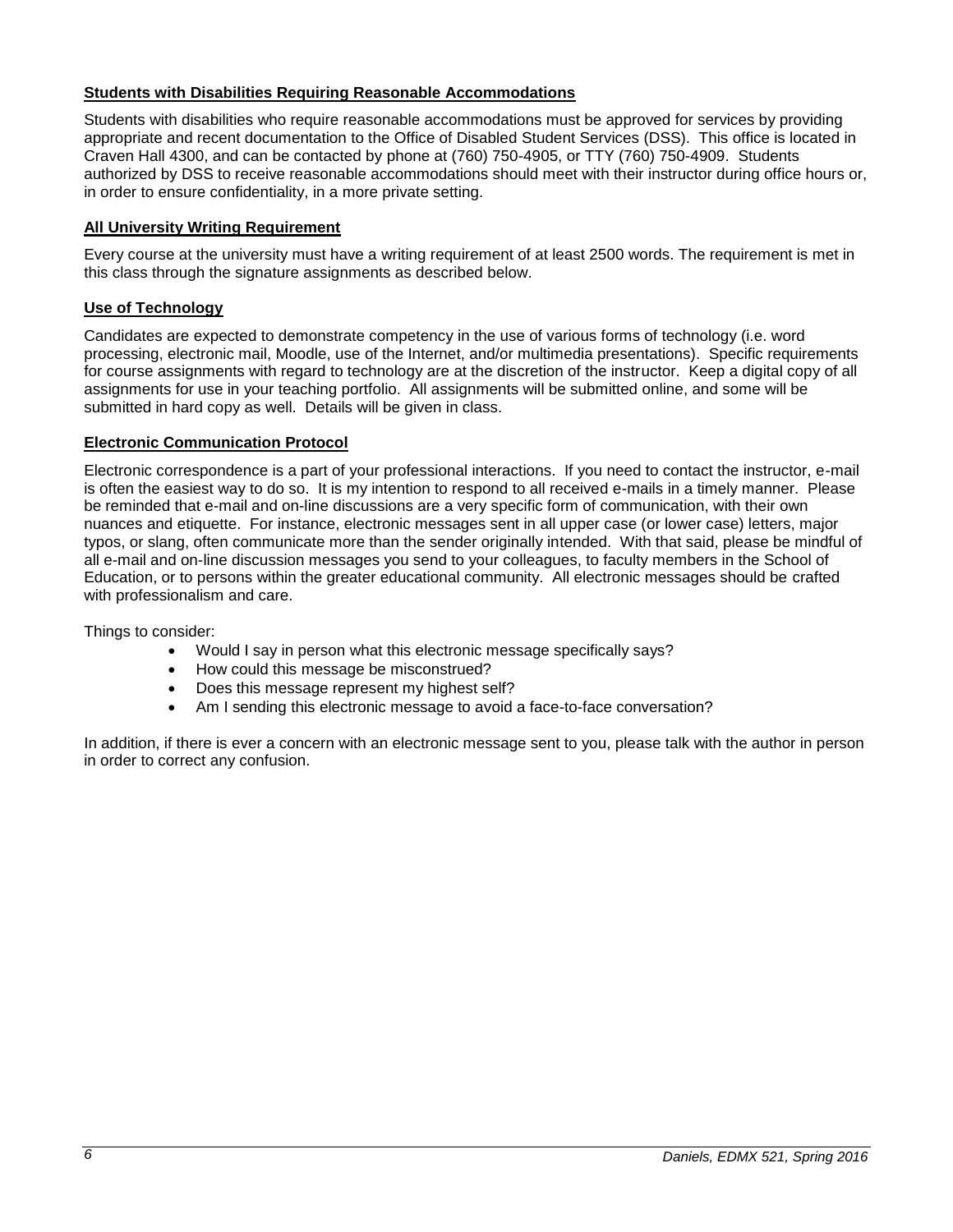# **COURSE REQUIREMENTS**

# <span id="page-6-1"></span><span id="page-6-0"></span>**Grading Standards**

Assignments are to be submitted by midnight on the specified due date. Hand-written work is not accepted, and all documents should use 12 point Times New Roman. Edit assignments prior to submission to ensure the text is error-free and the ideas are logically and concisely presented. All citations, where appropriate, should use American Psychological Association (APA) 6<sup>th</sup> edition. Rubrics for each assignment are posted in our Cougar Courses container.

| А  | 93-100 | А- | 90-92 |       |       |
|----|--------|----|-------|-------|-------|
| B+ | 87-89  | в  | 83-86 | в-    | 80-82 |
| C+ | 77-79  | C. | 73-76 | $C -$ | 70-72 |

| <b>Assignment</b>                                                       | <b>Points</b><br><b>Possible</b> |
|-------------------------------------------------------------------------|----------------------------------|
| First Grade Observation (September 30, 2015)                            | 30                               |
| Investigating Literacy Assessments (October 7, 2015)                    | 25                               |
| Literacy Lesson Plan (October 14, 2015)<br>Focus: Reading Comprehension | 30                               |
| Journal (October 21, 2015)                                              | 15                               |
| <b>Total Points</b>                                                     | 100                              |

# **COURSE REQUIREMENTS AND GRADED COURSE COMPONENTS**

# <span id="page-6-3"></span><span id="page-6-2"></span>**Assignments Tied to Course Learning Outcomes**

Each written assignment is expected to have a clear organizational presentation and be free of grammar, punctuation and spelling errors. There will be a reduction in points for the above-mentioned errors. Late assignments will not be accepted, unless extenuating circumstances can be properly substantiated. Prepare carefully for class, be ready to discuss readings and assignments thoughtfully, and actively participate in all class activities. Note the Description of Exemplary Students in this syllabus (p. 9).

|    |                                                                                                                                           | <b>Assignment Possible Points</b> | <b>Total % of Course</b> |
|----|-------------------------------------------------------------------------------------------------------------------------------------------|-----------------------------------|--------------------------|
| 1. | Math Book Club: Reading Accountability based on differentiated responses.<br>Also, online forums, reflections, and other class activities | 60 pts.                           | 15%                      |
| 2. | Assessing Problem-Solving: Student Math Interviews                                                                                        | 20 pts.                           | <b>20%</b>               |
| 3. | Mathematical Lesson Design, Video, & Implementation                                                                                       | 25 pts.                           | 25%                      |
| 4. | <b>Mathematics Case Study</b>                                                                                                             | $100$ pts.                        | 30%                      |
| 5. | Integration of Technology in Math Plan                                                                                                    | 50 pts.                           | 10%                      |

# <span id="page-6-4"></span>**Final Exam Statement**

There is no final exam in this course.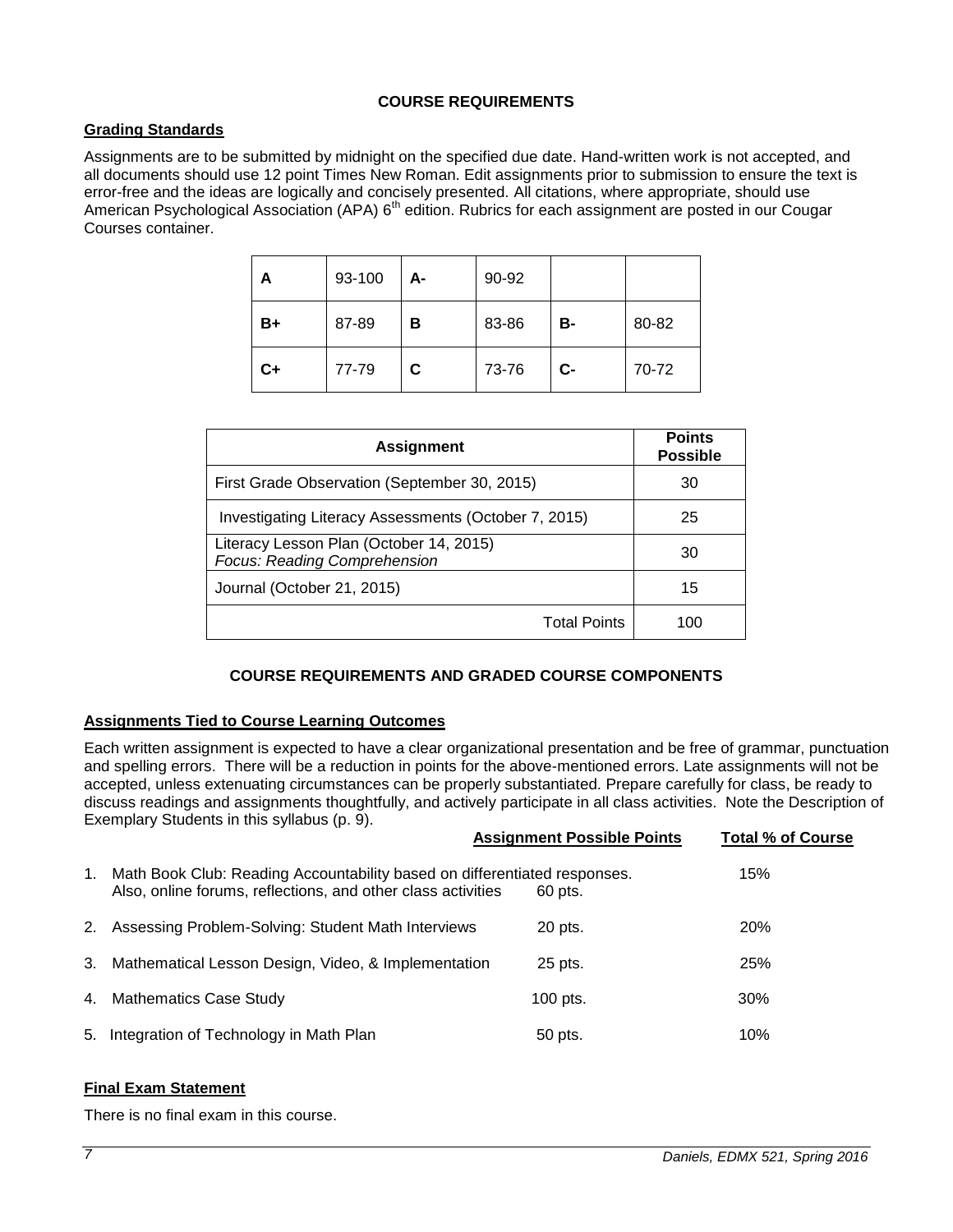#### <span id="page-7-0"></span>**Policy on Late/Missed Work**

Due to the nature of course assignments that require timely preparation and planning, with very few exceptions, late assignments will not be accepted. Please contact the course instructor if there are extenuating circumstances that impede the completion of a course assignment by the DUE date.

#### <span id="page-7-1"></span>**Student Collaboration Policy**

Candidates will be required to work collaboratively on selected assignments and projects with classroom peers. The expectation for such collaborations is that each candidate will contribute equitably to the process and final product.

# <span id="page-7-2"></span>*FIRST GRADE OBSERVATION*

In this Literacy course, you will study topics in literacy instruction related to RICA domains and essential for helping all students develop as strong readers, writers, speakers, and listeners.

| <b>RICA DOMAINS</b>                                          |
|--------------------------------------------------------------|
| Embedded in each area: Assessment, Universal                 |
| Access/Differentiated Instruction, Oral Language and Writing |
| Domain 1: Planning Reading Instruction based on Assessment   |
| Domain 2: Word Analysis                                      |
| Domain 3: Fluency                                            |
| Domain 4: Vocabulary, Academic Language, and Background      |
| Knowledge                                                    |
| Domain 5: Comprehension                                      |

Spend several hours in a first grade classroom of your choice to observe literacy instruction:

- Phonemic Awareness and Phonics
- Concepts About Print
- Spelling
- Reading Comprehension
- Oral Language Development
- Vocabulary Development
- Writing

Reflect upon what you saw and how it connected (or did not connect) to the theories you are learning this semester. Think about why the teacher made the pedagogical decisions that he/she did. Use the following questions to guide your reflection but do not think of them as a checklist to answer.

- 1. How was the room organized, the physical layout?
- 2. Was there a classroom library? Was it organized in any particular way?
- 3. What opportunities did students have for independent reading? Did they choose what they read?
- 4. Did the teacher work in small groups? How were the groups organized? How were students placed in groups?
- 5. How did the teacher differentiate instruction? How did she meet the needs of all the students?
- 6. What was the rest of the class doing when the teacher worked in small groups?
- 7. What literacy concepts (see list above) did you observe?
- 8. Did you notice a difference between teaching and assigning?
- 9. Did the teacher read aloud? What? For how long?
- 10. How much time was spent on reading instruction?
- 11. Was it a literacy rich environment? How so?
- 12. Was there evidence of student work in the room? What kind?
- 13. Did you see any kind of reading assessment? What was it? What was being assessed?
- 14. What else did you notice?

Your final reflection will be a narrative about what you saw and your analysis of those observations.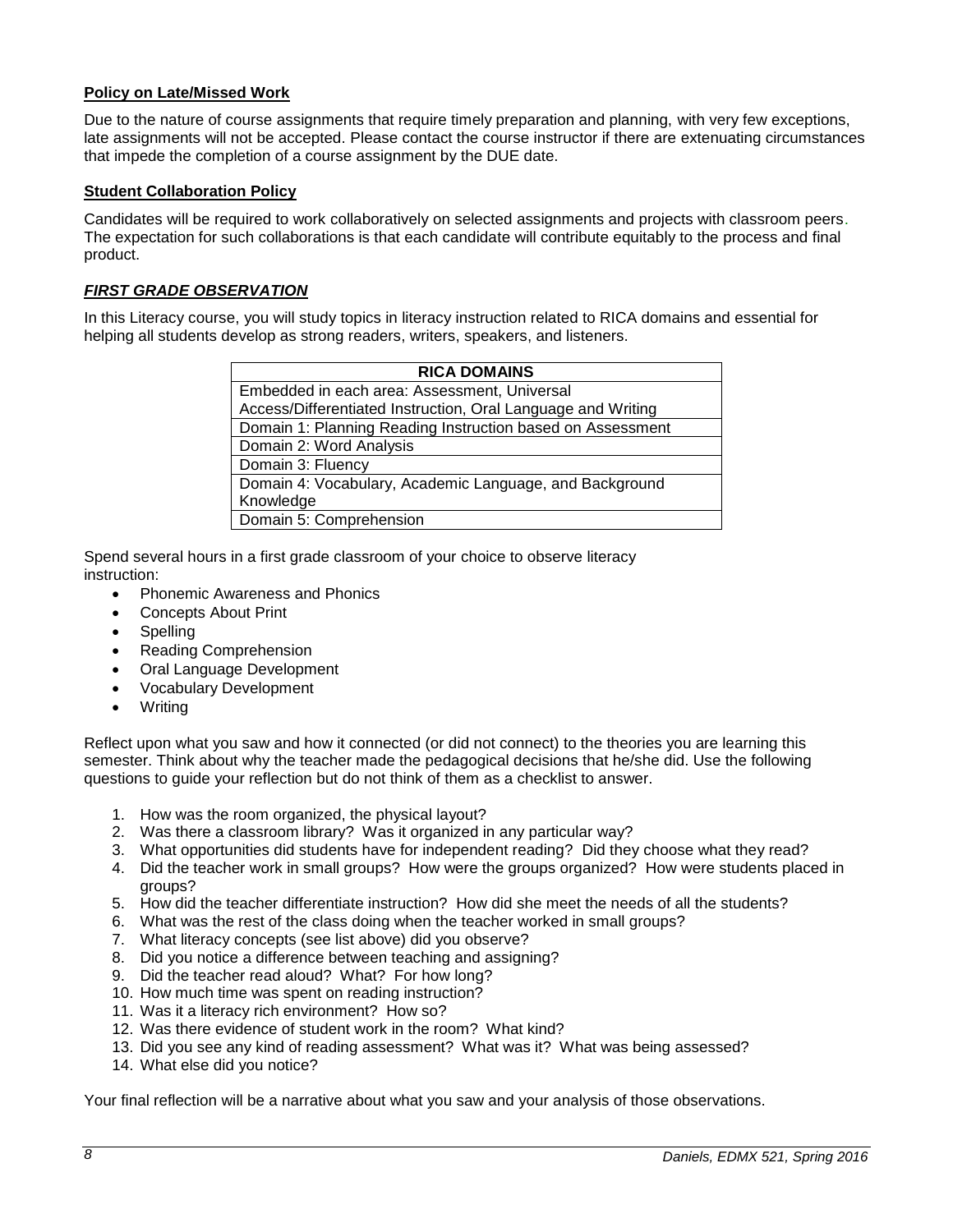# <span id="page-8-0"></span>*INVESTIGATING LITERACY ASSESSMENTS*

This assignment is designed to familiarize you with assessment as a way of collecting evidence about student learning. In class we will discuss the purpose of various entry-level, progress-monitoring, and summative assessment tools so that you learn to make informed decisions in your own practice.

You will then identify two ways of assessing various literacy concepts (as described in the RICA) by completing an assessment menu. A rubric and more detailed template are posted in our Cougar Courses container; please use the template in the container for your work.

| <b>ASSESSMENT MENU</b>               |                                                                                               |                                                                 |                                                                                               |                                                                 |
|--------------------------------------|-----------------------------------------------------------------------------------------------|-----------------------------------------------------------------|-----------------------------------------------------------------------------------------------|-----------------------------------------------------------------|
| <b>RICA Domain</b>                   | <b>Assessment #1:</b><br>What is it? What is<br>its purpose? What<br>data will you<br>gather? | Is it entry-level,<br>progress-<br>monitoring, or<br>summative? | <b>Assessment #2:</b><br>What is it? What is<br>its purpose? What<br>data will you<br>gather? | Is it entry-level,<br>progress-<br>monitoring, or<br>summative? |
| Word analysis                        |                                                                                               |                                                                 |                                                                                               |                                                                 |
| Fluency                              |                                                                                               |                                                                 |                                                                                               |                                                                 |
| Academic<br>language &<br>vocabulary |                                                                                               |                                                                 |                                                                                               |                                                                 |
| Comprehension                        |                                                                                               |                                                                 |                                                                                               |                                                                 |
| Background<br>knowledge              |                                                                                               |                                                                 |                                                                                               |                                                                 |

# <span id="page-8-1"></span>*READING COMPREHENSION LESSON PLAN*

Following the lesson plan format you will learn in EDMX 511, design a lesson where you teach a **reading comprehension strategy** to any grade level. It can be small group or whole group instruction as long as you are explicitly teaching the students one aspect of becoming a proficient reader. This lesson MUST explicitly teach a reading comprehension strategy, and the focus in 622 will be writing strategies. Reading comprehension strategies will be taught during each Wednesday class session.